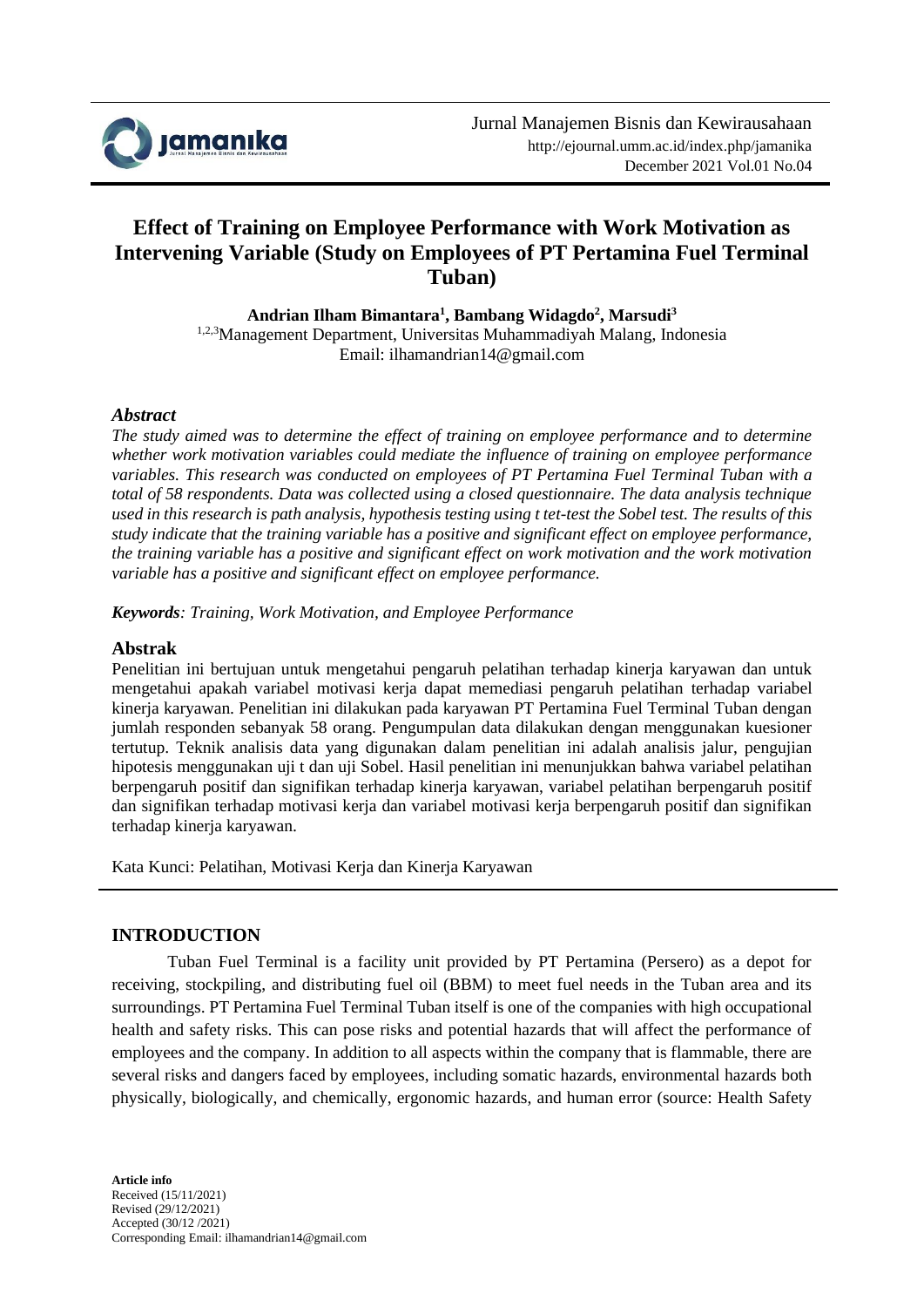Security & Environment (HSSE) Pertamina). Some of the risk factors and potential hazards above will, of course, also have an impact on employee performance, one of which can be measured by safe working hours, where safe person-hours is one of the indicators used by the Tuban Fuel Terminal as a standard in measuring performance. The Tuban Fuel Terminal uses the achievement of safe working hours to see how effective the performance program is, which means that the higher the safe working hours obtained, the higher the performance targets achieved.

| <b>Table 1.</b> Hour of Work Congratulations |                                                                                                                                                                                                                                                                                                                                    |               |  |
|----------------------------------------------|------------------------------------------------------------------------------------------------------------------------------------------------------------------------------------------------------------------------------------------------------------------------------------------------------------------------------------|---------------|--|
|                                              |                                                                                                                                                                                                                                                                                                                                    | Year          |  |
| N <sub>0</sub>                               | Fuel Terminal (FT)                                                                                                                                                                                                                                                                                                                 | $2018 - 2020$ |  |
|                                              | Tuban Fuel Terminal                                                                                                                                                                                                                                                                                                                | 500,191       |  |
| Madiun Fuel Terminal                         |                                                                                                                                                                                                                                                                                                                                    | 1,413,591     |  |
| $\sim$                                       | $\mathbf{r}$ $\mathbf{r}$ $\mathbf{r}$ $\mathbf{r}$ $\mathbf{r}$ $\mathbf{r}$ $\mathbf{r}$ $\mathbf{r}$ $\mathbf{r}$ $\mathbf{r}$ $\mathbf{r}$ $\mathbf{r}$ $\mathbf{r}$ $\mathbf{r}$ $\mathbf{r}$ $\mathbf{r}$ $\mathbf{r}$ $\mathbf{r}$ $\mathbf{r}$ $\mathbf{r}$ $\mathbf{r}$ $\mathbf{r}$ $\mathbf{r}$ $\mathbf{r}$ $\mathbf{$ | $\cdots$      |  |

Source: Health Safety Security & Environment (HSSE) Pertamina 2020

Table 1 above shows that within three years the Tuban Fuel Terminal recorded only 500,191 safe working hours. As a result, the entire series of activities for receiving, stockpiling, and distributing fuel at the Tuban Fuel Terminal is disrupted.

| <b>Table 1</b> Tuban Fuel Terminal Fuel Sales Data for 2018 2020 |      |             |                  |              |  |
|------------------------------------------------------------------|------|-------------|------------------|--------------|--|
| No                                                               | Year | Target (KL) | Realization (KL) | Information  |  |
|                                                                  | 2018 | 7.144.460   | 7.144.460        | Achieved     |  |
|                                                                  | 2019 | 8,255,710   | 7,821,210        | Not achieved |  |
| 3.                                                               | 2020 | 7.428.250   | 7,078,800        | Not achieved |  |

Source: RSD (Receiving, Storage & Distribution) Pertamina 2020

Based on these data, it shows that the performance of the Tuban Fuel Terminal continues to decline where the sales target for all fuel products in the last two years has not been achieved. Therefore, companies need to continue to be required to be able to carry out the transformation, optimization, and various efforts to improve employee performance both at PT Pertamina (Persero) itself and in all business units, including the Tuban Fuel Terminal, one of which is by holding training programs regularly. Gradual, tiered, and continuous and foster work motivation in each employee. Based on previous research conducted by Shidiq et al.,(2019), training has a positive and significant effect on motivation. Still, exercise does not directly impact employee performance, mediated by motivational variables, and training will have an impact on employee performance. From the results above, it can be concluded that employee performance can automatically increase if the training is carried out correctly and is supported by high work motivation.

### **LITERATURE REVIEW**

Performance is often used to refer to the achievement or level of success of an individual or group. Performance is work achieved by a person in carrying out and completing the work assigned to him (Sunyoto, 2013). According to Mangkunegara (2012) employee performance is the result of the quality and quantity of work achieved by an employee in carrying out their duties by the responsibilities they provide. According to Suparno (2015) training is a series of individual activities in systematically increasing skills and knowledge so that they can have professional performance in their fields. Meanwhile, according to Triyono (2012) training is an activity to improve the mastery of various skills and techniques of carrying out certain work. According to Rivai (2009) states that job training has several effects on employees, one of which is the increase and development of employee motivation in carrying out their duties. The term motivation comes from the Latin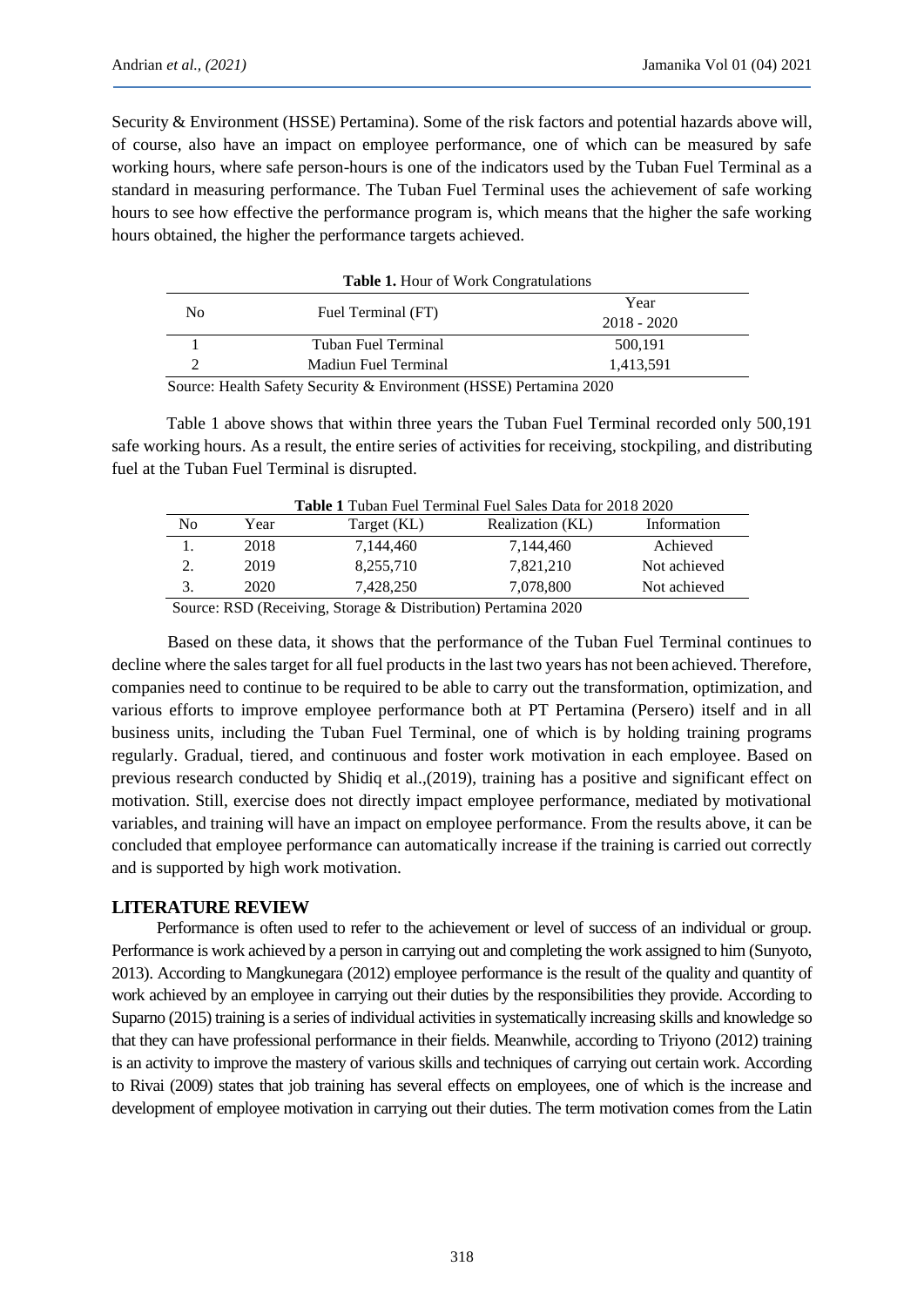word "movere" which means to encourage or move. Motivation is how to direct the power and potential to work to achieve the specified goals (Hasibuan, 2006). BA person works because of the desire to fulfill his life needs, which according to (Siagan, 2006) states that motivation is the driving force for someone to make the greatest possible contribution to the success of the organization in achieving its goal (Novianti, 2021; Roz, 2019). Meanwhile, according to (Mangkunegara, 2009) says that motivation is a condition or energy that moves employees who are directed to achieve company organizational goals.



**Figure 1.** Conceptual Framework

### **RESEARCH METHODS**

This research was conducted at PT Pertamina Fuel Terminal Tuban. The type of research used in this research is quantitative with an explanatory research method with a total population and sample of 58 employees of the sales service & general affairs division. Sampling in this research using a total sampling technique. This study uses a Linkert scale by measuring the variables of the respondents' answers with data collection techniques using questionnaires. The analytical tools used are data analysis techniques in the form of instrument tests consisting of validity and reliability tests, classical assumption tests consisting of normality tests, multicollinearity tests, heteroscedasticity tests and autocorrelation tests, path analysis, and hypothesis testing consisting of t-test and Sobel test.

### **RESULTS AND DISCUSSION**

According to Table 3, 72 percent of respondents are male and 28 percent are female, majority are on the ages of 32 and 36, and the majority of their work experience is between 11-20 years.

|     | <b>Table 3.</b> Result Description of Respondents Characteristics |                    |        |            |  |
|-----|-------------------------------------------------------------------|--------------------|--------|------------|--|
| No. | Information                                                       |                    | Amount | Percentage |  |
|     |                                                                   | 17 - 21 Years      | 10     | 17%        |  |
|     |                                                                   | 22 - 26 Years      | 14     | 24%        |  |
|     | Age                                                               | 27 - 31 Years      | 16     | 28%        |  |
|     |                                                                   | 32 - 36 Years      | 18     | 31%        |  |
|     | Gender                                                            | Man                | 42     | 72%        |  |
|     |                                                                   | Woman              | 16     | 28%        |  |
| 3.  | Last education                                                    | senior High School | 12     | 21%        |  |
|     |                                                                   | S1                 | 43     | 74%        |  |

| Table 3. Result Description of Respondents Characteristics |  |  |
|------------------------------------------------------------|--|--|
|------------------------------------------------------------|--|--|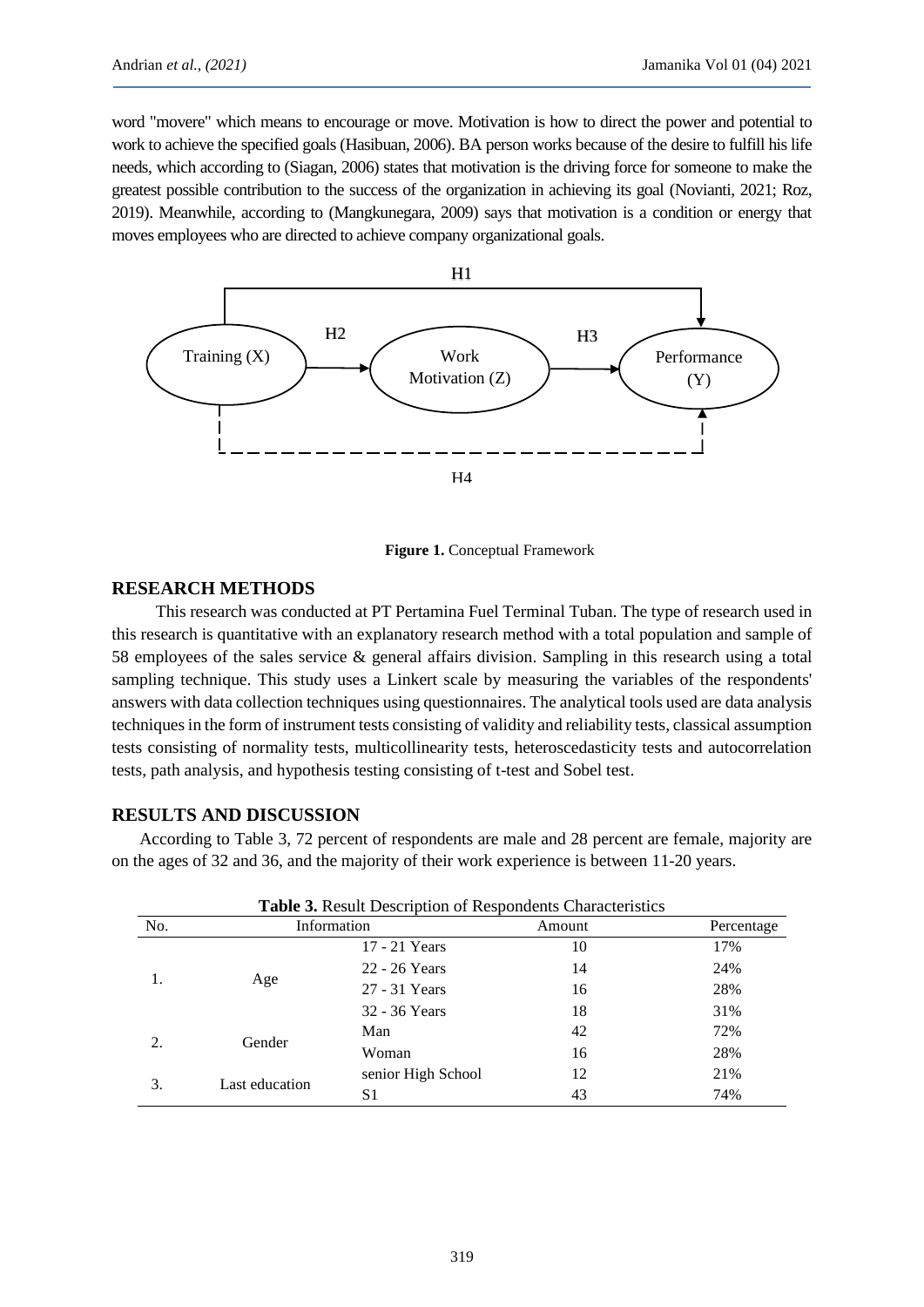| No.                                                | Information       |                 | Amount | Percentage |
|----------------------------------------------------|-------------------|-----------------|--------|------------|
|                                                    |                   | other           |        | 5%         |
|                                                    | Length of working | $1 - 10$ Years  | 25     | 43%        |
|                                                    |                   | $11 - 20$ Years | 33     | 57%        |
| <i>Source:</i> Data Processed by Researchers, 2021 |                   |                 |        |            |

Based on the characteristics of the respondents above, it can be said that the lowest age range of respondents is 17 years and the highest age is 36 years. From these data, it can be seen that the answer description table. Meanwhile, based on gender, the majority are male, for the last education it is dominated by graduates as many as 43 people and the last characteristic based on length of work is the lowest range starting from 1 year to 20 years of work as shown in the table above.

| Table 4. Validity Test Results |                   |            |         |         |             |
|--------------------------------|-------------------|------------|---------|---------|-------------|
| Variable                       | Question<br>Items | Error Rate | R-count | R-table | Information |
|                                | $x_1$             |            | 0.628   |         | Valid       |
|                                | $x_2$             |            | 0.566   |         | Valid       |
|                                | $x_3$             |            | 0.574   |         | Valid       |
|                                | $x_4$             |            | 0.640   |         | Valid       |
|                                | $x_{-5}$          |            | 0.652   |         | Valid       |
|                                | $x_6$             |            | 0.701   |         | Valid       |
| Training                       | $x_7$             | 0.05       | 0.667   | 0.258   | Valid       |
|                                | $x_8$             |            | 0.822   |         | Valid       |
|                                | $x_9$             |            | 0.583   |         | Valid       |
|                                | $x_1$ 10          |            | 0.512   |         | Valid       |
|                                | $x_11$            |            | 0.628   |         | Valid       |
|                                | $x_12$            |            | 0.566   |         | Valid       |
|                                | $x_13$            |            | 0.510   |         | Valid       |
|                                | $z_{-}1$          |            | 0.843   |         | Valid       |
| Work                           | $z_{2}$           |            | 0.843   |         | Valid       |
| motivation                     | $z_{3}$           | 0.05       | 0.683   | 0.258   | Valid       |
|                                | $z_4$             |            | 0.660   |         | Valid       |
|                                | $z_{-}5$          |            | 0.691   |         | Valid       |
|                                | $y_1$             |            | 0.827   |         | Valid       |
|                                | $y_2$             |            | 0.648   |         | Valid       |
|                                | $y_3$             |            | 0.573   |         | Valid       |
|                                | $y_4$             |            | 0.584   |         | Valid       |
|                                | $y_5$             |            | 0.745   |         | Valid       |
|                                | $y_6$             |            | 0.753   |         | Valid       |
| Employee                       | $y_7$             |            | 0.650   |         | Valid       |
| performance                    | $y_8$             | 0.05       | 0.827   | 0.258   | Valid       |
|                                | $y_9$             |            | 0.516   |         | Valid       |
|                                | $y_1$ 10          |            | 0.582   |         | Valid       |
|                                | $y_1$ 11          |            | 0.745   |         | Valid       |
|                                | $y_12$            |            | 0.656   |         | Valid       |
|                                | $y_13$            |            | 0.540   |         | Valid       |
|                                | $y_1$ 14          |            | 0.511   |         | Valid       |
|                                | $y_1$ 15          |            | 0.717   |         | Valid       |

*Source: Data Processed by Researchers, 2021*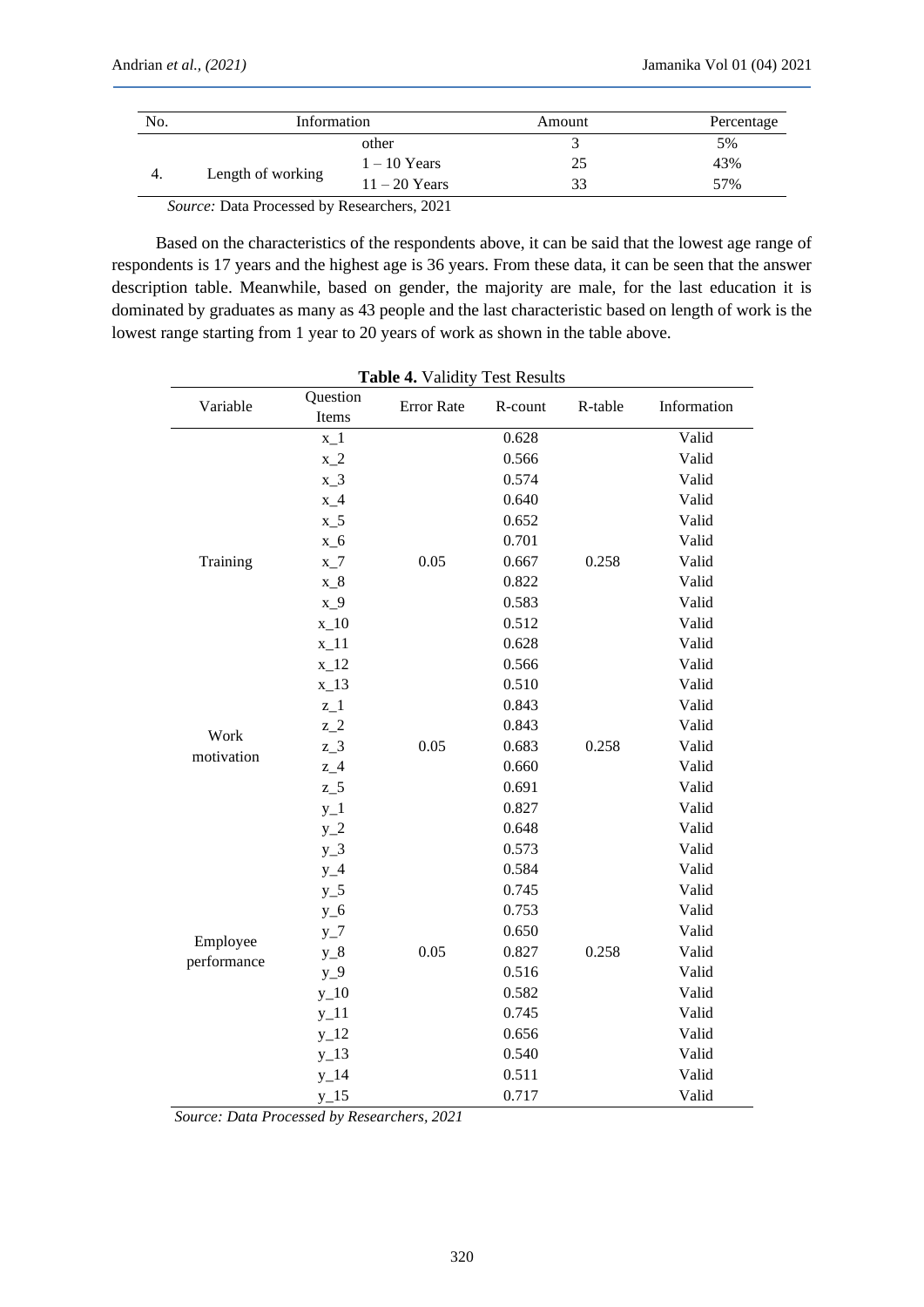Based on table 4 above, it can be seen that all indicator items have a count  $>$  r-table, which is 0.258, so it can be concluded that all questions on the questionnaire which include training, work motivation, and employee performance variables are valid.

| N <sub>0</sub> | Variable                 | Cronbach's Alpha | Alpha level Information |          |
|----------------|--------------------------|------------------|-------------------------|----------|
|                | Training $(X)$           | 0.863            |                         | Reliable |
| 2.             | Work Motivation (Z)      | 0.776            | 0.600                   | Reliable |
| 3.             | Employee Performance (Y) | 0.902            |                         | Reliable |

**Table 5.** Reliability Test Results

The data analysis table 5 above shows that all variables have a Cronbach Alpha value greater than 0.600. Thus, it can be concluded that each question item from the variables in this study is reliable.

|                        | <b>Table 6.</b> Kolmogorov-Smirnov Test Results |            |  |  |
|------------------------|-------------------------------------------------|------------|--|--|
|                        | Unstandardized Residual                         |            |  |  |
| N                      |                                                 | 58         |  |  |
| Normal Parameters, b.  | mean                                            | .0000000   |  |  |
|                        | <b>Std. Deviation</b>                           | 2.32584602 |  |  |
|                        | Most Extreme Differences Absolute               |            |  |  |
|                        | Positive                                        | .057       |  |  |
|                        | negative                                        | $-.070$    |  |  |
| <b>Test Statistics</b> |                                                 | .070       |  |  |
| asymp. Sig. (2-tailed) |                                                 | .200       |  |  |

From the results of the Kolmogorov - Smirnov test in table 4.4 above, it can be shown that the data obtained from the respondents are said to be normally distributed. Where this is due to the results of Asymp.Sig. (2-tailed) obtained 0.200 which is greater than 0.05.

| <b>Table 7 Multicollinearity Test Results</b> |                        |       |                                        |  |
|-----------------------------------------------|------------------------|-------|----------------------------------------|--|
| Variable                                      | <i>Tolerance Value</i> | VIF   | Information                            |  |
| Training $(X)$                                | 0.718                  |       | 1.393 Multicollinearity does not occur |  |
| Work Motivation (Z)                           | 0.718                  | 1.393 | Multicollinearity does not occur       |  |

## Based on the data in table 7 above, it can be seen that the training and cooperation motivation variables have a tolerance value of 0.718 with a VIF value of 1.393. So from the two data, it can be concluded that the variable of training and work motivation does not occur multicollinearity because the VIF value is less than 10 and the tolerance value is more than 0.10.

|                                                       | <b>Table 8.</b> Glejser. Heteroscedasticity Test Results |            |      |                    |      |
|-------------------------------------------------------|----------------------------------------------------------|------------|------|--------------------|------|
| Unstandardized Coefficients Standardized Coefficients |                                                          |            |      |                    |      |
| Model                                                 |                                                          | Std. Error | Beta |                    | Sig. |
| 1 (Constant)                                          | 9.366                                                    | 3.447      |      | 2.718 .009         |      |
| <b>Training</b>                                       | $-.029$                                                  | .070       |      | $-064 - 411 - 683$ |      |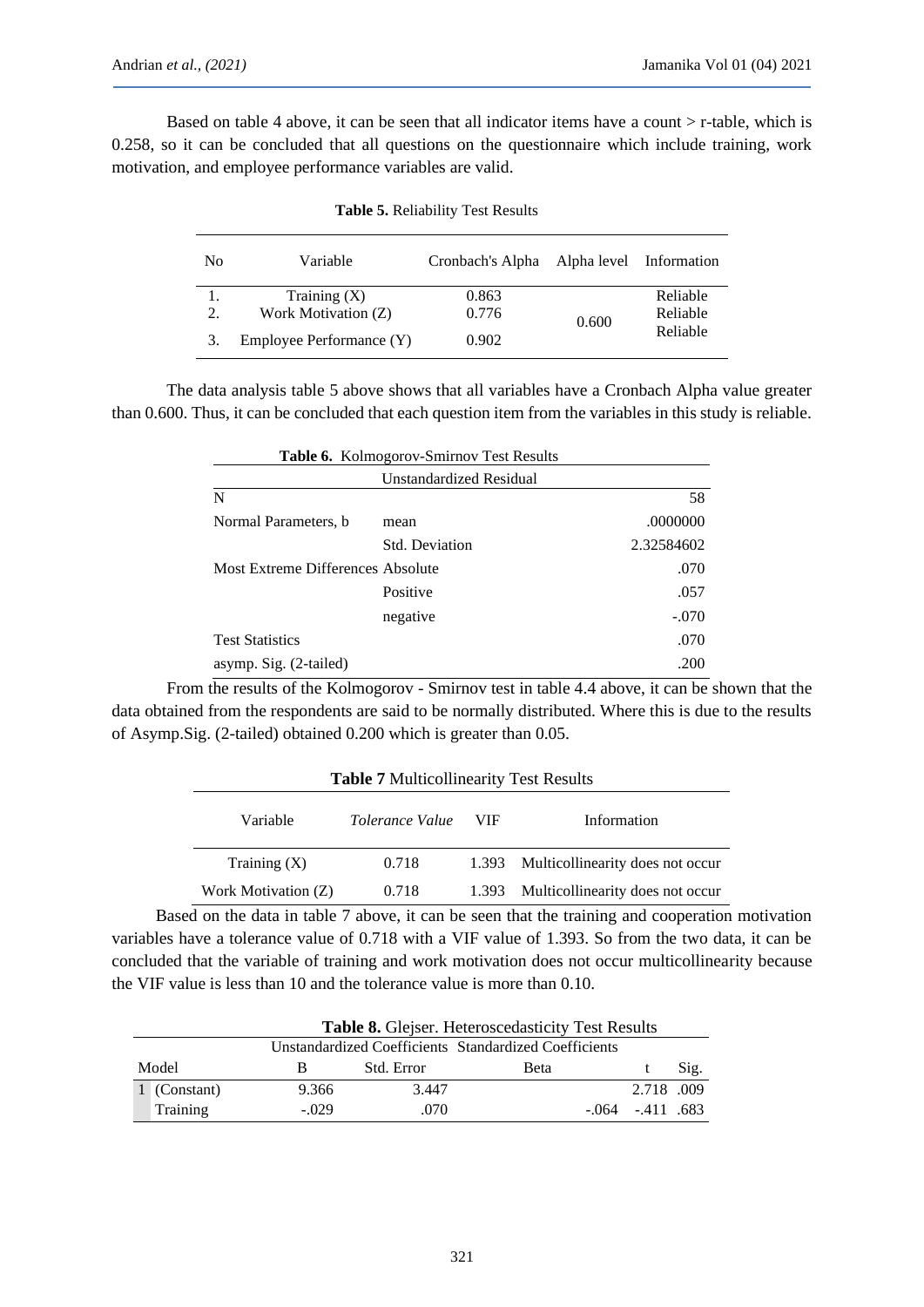| Work motivation -.191 | .153 | $-193$ $-1,246$ $.218$ |
|-----------------------|------|------------------------|
|                       |      |                        |

Based on table 8 above, it is known that the training and work motivation variables each have a significance value  $> 0.05$ , meaning that from the two variables, it can be said that there is no heteroscedasticity.

| <b>Table 9.</b> Autocorrelation Test Results |       |       |                    |  |
|----------------------------------------------|-------|-------|--------------------|--|
| dU                                           |       | 4-dU  | Interpretation     |  |
| 1.610                                        | 2.218 | 2.390 | No Autocorrelation |  |

Based on the Durbin-Watson (DW) test above, it shows that the value of  $dU = 1.610$  is smaller than the value of  $d = 2.218$  which is also less than 4-dU which is 2.390. Therefore, it can be concluded that this research does not occur autocorrelation.

| <b>Table 10.</b> Testing the Standard Error Model 1 |                             |            |                                  |            |       |
|-----------------------------------------------------|-----------------------------|------------|----------------------------------|------------|-------|
|                                                     | Unstandardized Coefficients |            | <b>Standardized Coefficients</b> |            |       |
| Model                                               |                             | Std. Error | <b>Beta</b>                      |            | Sig.  |
| (Constant)                                          | 31,577                      | 7.996      |                                  | 3.949      | .000. |
| Training                                            | .569                        | .146       |                                  | .463 3.908 | .000. |
| a. Dependent Variable: Employee Performance         |                             |            |                                  |            |       |
|                                                     | $\alpha$                    |            |                                  |            |       |

Source: SPSS data processed (2021)

From the analysis of the model table above, it can be seen that the significance value of the training variable (X) on employee performance (Y) is  $= 0.000$  which is smaller than 0.05. These results conclude that the regression test of model I, namely the training variable  $(X)$  has a significant effect on the variable (Y) of employee performance. The value of R Square is 0.214. This shows that the contribution of the influence of training (X) on employee performance (Y) is 21.4% while the remaining 78.6% is a contribution from other variables not included in this study. Meanwhile, the value of e1 can be found with the formula  $e1 = (1-0.214) = 0.786 = 0.886$ . Thus, the path diagram of model 1 is obtained as follows:

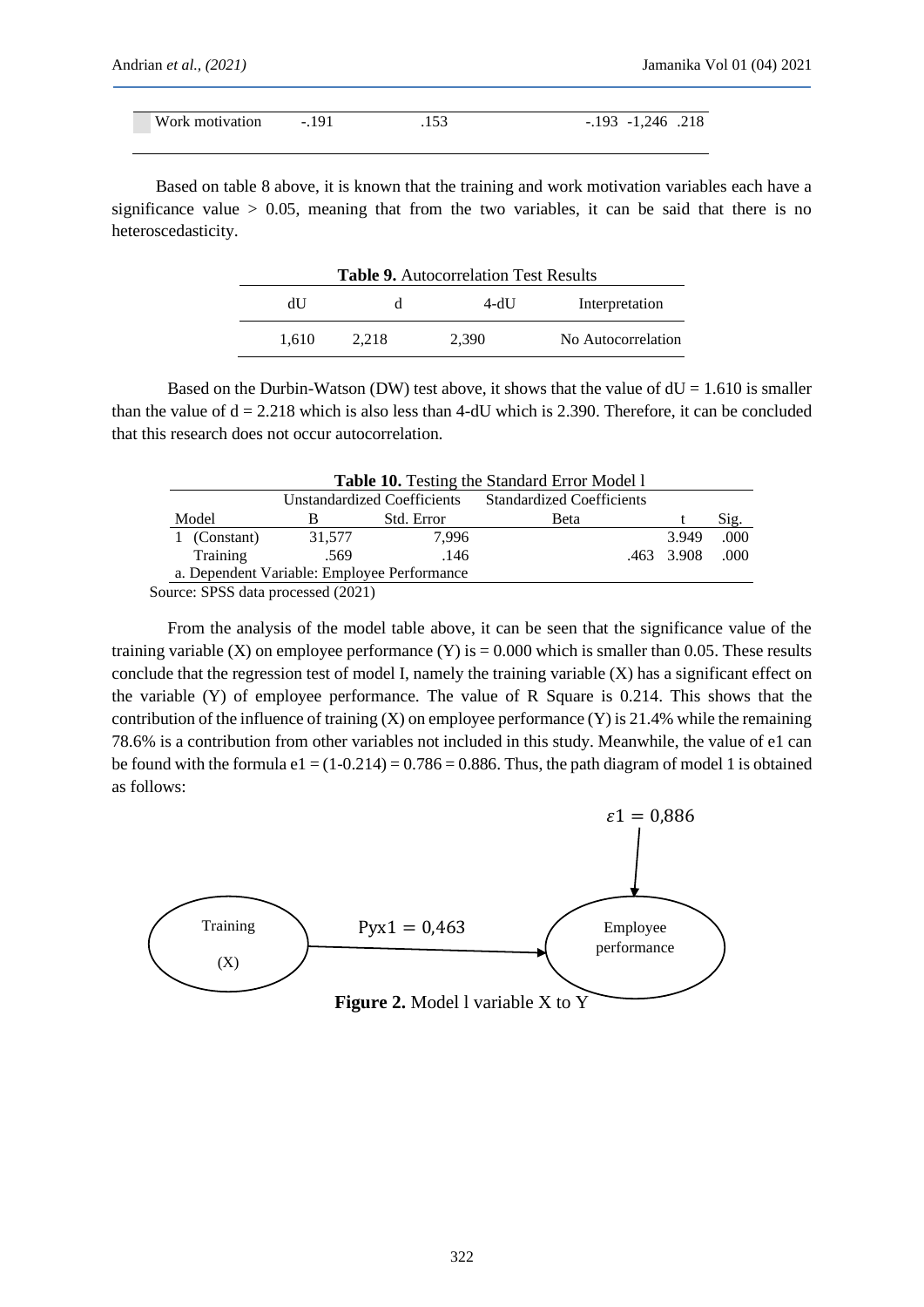|                                            | Unstandardized Coefficients Standardized Coefficients |            |      |                  |      |
|--------------------------------------------|-------------------------------------------------------|------------|------|------------------|------|
| Model                                      |                                                       | Std. Error | Beta |                  | Sig. |
| 1 (Constant)                               | 7.465                                                 | 2.842      |      | 2.626 .011       |      |
| Training                                   | .243                                                  | .052       |      | $.531$ 4.692 000 |      |
| a. Dependent Variable: Work Motivation     |                                                       |            |      |                  |      |
| $\text{Couron}$ CDCC data processed (2021) |                                                       |            |      |                  |      |

**Table 11.** Testing Standard Error Model 2

Source: SPSS data processed (2021)

Based on the data from table 11above, it can be seen that the significance value of the training variable (X) on work motivation (Z) = 0.000. These results conclude that regression model 2 in this case the training variable  $(X)$  has a significant effect on work motivation  $(Z)$  with a sig value of 0.000  $<$ 0.05. The value of R Square is 0.282. This shows that the contribution of the effect of training (X) on work motivation (Z) is 28.2% while the remaining 71.8% is a contribution from other variables not included in this study. Meanwhile, the value of  $e2$  can be found with the formula  $e2 = (1-0.282) = 0.718$  $= 0.847$ . Thus, the path diagram of model 2 is obtained as follows:



**Figure 3.** Model 2 variables X against Z

| <b>Table 12.</b> Testing Standard Error Model 3 |                 |                |            |              |                 |       |
|-------------------------------------------------|-----------------|----------------|------------|--------------|-----------------|-------|
|                                                 |                 | Unstandardized |            | Standardized |                 |       |
|                                                 |                 | Coefficients   |            | Coefficients |                 |       |
| Model                                           |                 | В              | Std. Error | <b>B</b> eta |                 | Sig.  |
|                                                 | (Constant)      | 20.078         | 4.847      |              | 4.142           | .000. |
|                                                 | Work motivation | 2.054          | .232       |              | .764 8.856 .000 |       |
| a. Dependent Variable: Employee Performance     |                 |                |            |              |                 |       |

Based on the data from table 12 above, it can be seen that the significance value of the work motivation variable  $(Z)$  on employee performance  $(Y)$  is  $= 0.000$ . These results conclude that regression model 3 in this case the work motivation variable (Z) has a significant effect on employee performance (Y) with a sig value of 0.000 <0.05. The value of R Square is 0.583. This shows that the contribution of the influence of training  $(X)$  on work motivation  $(Z)$  is 58.3% while the remaining 41.7% is a contribution from other variables not included in this study. Meanwhile, the value of e3 can be found with the formula  $e3 = (1-0.583) = 0.417 = 0.645$ . Thus, the path diagram of model 3 is obtained below:



**Figure 4.** Model 3 variables Z concerning Y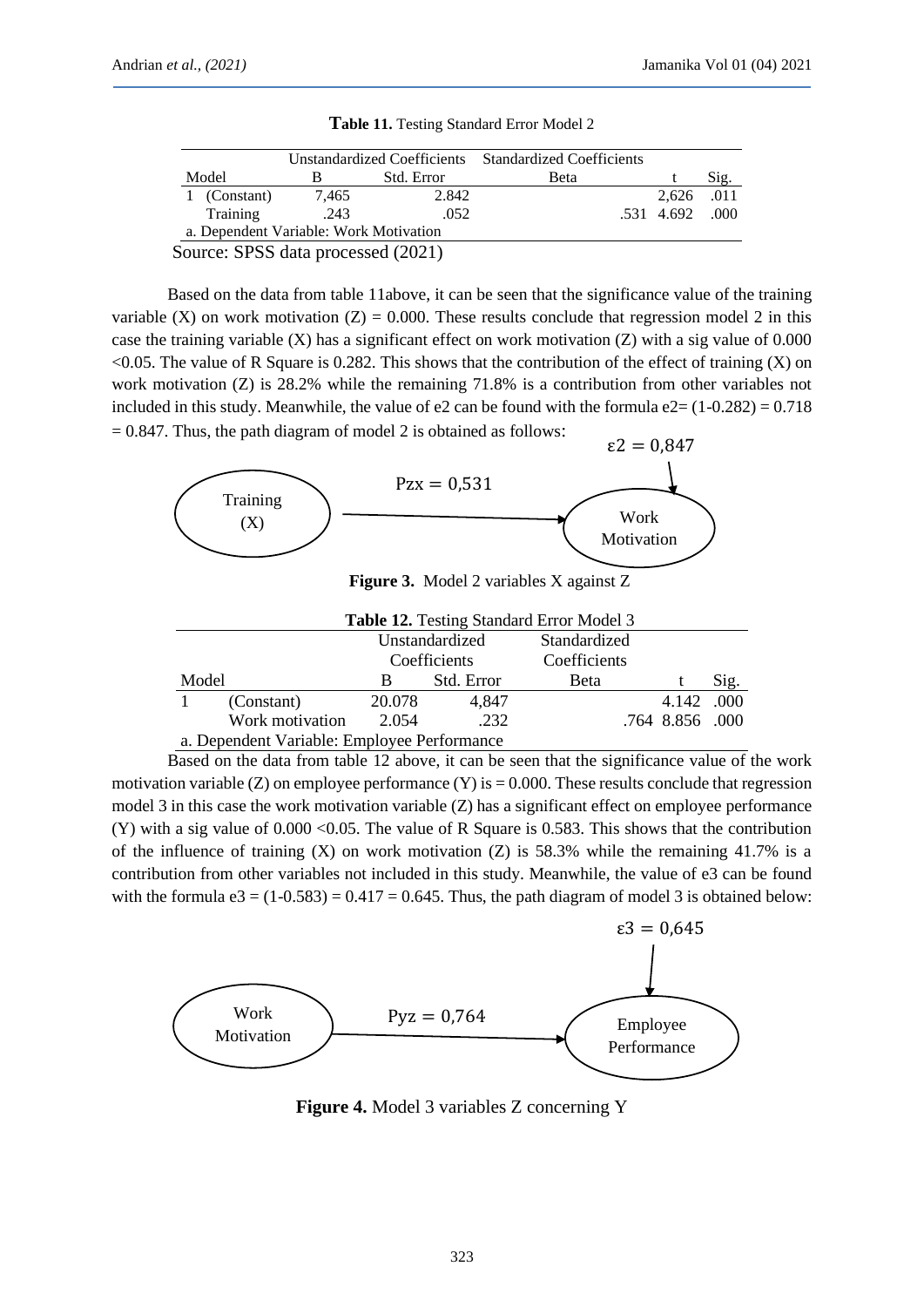

**Figure 5.** Path Analysis

| <b>Table 13. T-Test Analysis Results</b> |                                                                 |                |            |              |       |       |
|------------------------------------------|-----------------------------------------------------------------|----------------|------------|--------------|-------|-------|
|                                          |                                                                 | Unstandardized |            | Standardized |       |       |
|                                          |                                                                 | Coefficients   |            | Coefficients |       |       |
| Model                                    |                                                                 | B              | Std. Error | <b>B</b> eta |       | Sig.  |
|                                          | 1 Training $\rightarrow$ Employee performance                   | .569           | .146.463   |              | 3.908 | .000  |
|                                          | 2 Training $\rightarrow$ Work Motivation                        | .243           | .052       | .531         | 4.692 | .000  |
|                                          | 3 Training $\rightarrow$ Work Motivation $\rightarrow$ Employee | 2.054          | .232       | .764         | 8.856 | .000. |
|                                          | Performance                                                     |                |            |              |       |       |

Source: SPSS data processed (2021)

Based on the table above, it is known that the t-test results on the training variable  $(X)$  on employee performance (Y) obtained a value of 3.908 and a significance level of 0.0that subscripts tha there is a partially significant efect of th training vbeable (X) on employee performance (Y) where rcount > r-table  $3.908 > 2.003$  and sig value  $0.000 < 0.05$  then it can be said H<sub>1</sub> accepted. It is known that the t-test results on the training variable (X) on work motivation (Z) obtained a value of 4.692 and a significance level of 0.000. This shows that there is a partially significant effect of the training variable (X) on work motivation (Z) where  $= 4.692 > 2.003$  and a significance value of 0.000 <0.05, i can be said t-count > t-table accepted.

Based on the result, it is known that the t-test results on the work motivation variable (Z) on employee performance (Y) obtained a value of 8.856 and a significance level of 0.000. This shows that there is a partially significant effect of the work motivation variable  $(Z)$  on employee performance  $(Y)$ where  $= 8.856 > 2.003$  and a significance value of 0.000  $< 0.05$ , it can be said that H3 accepted. The results of th Sobel test in this test as follows:

$$
S_{ab} = \sqrt{b^2 Sa^2 + a^2 Sb^2 + Sa^2 Sb^2}
$$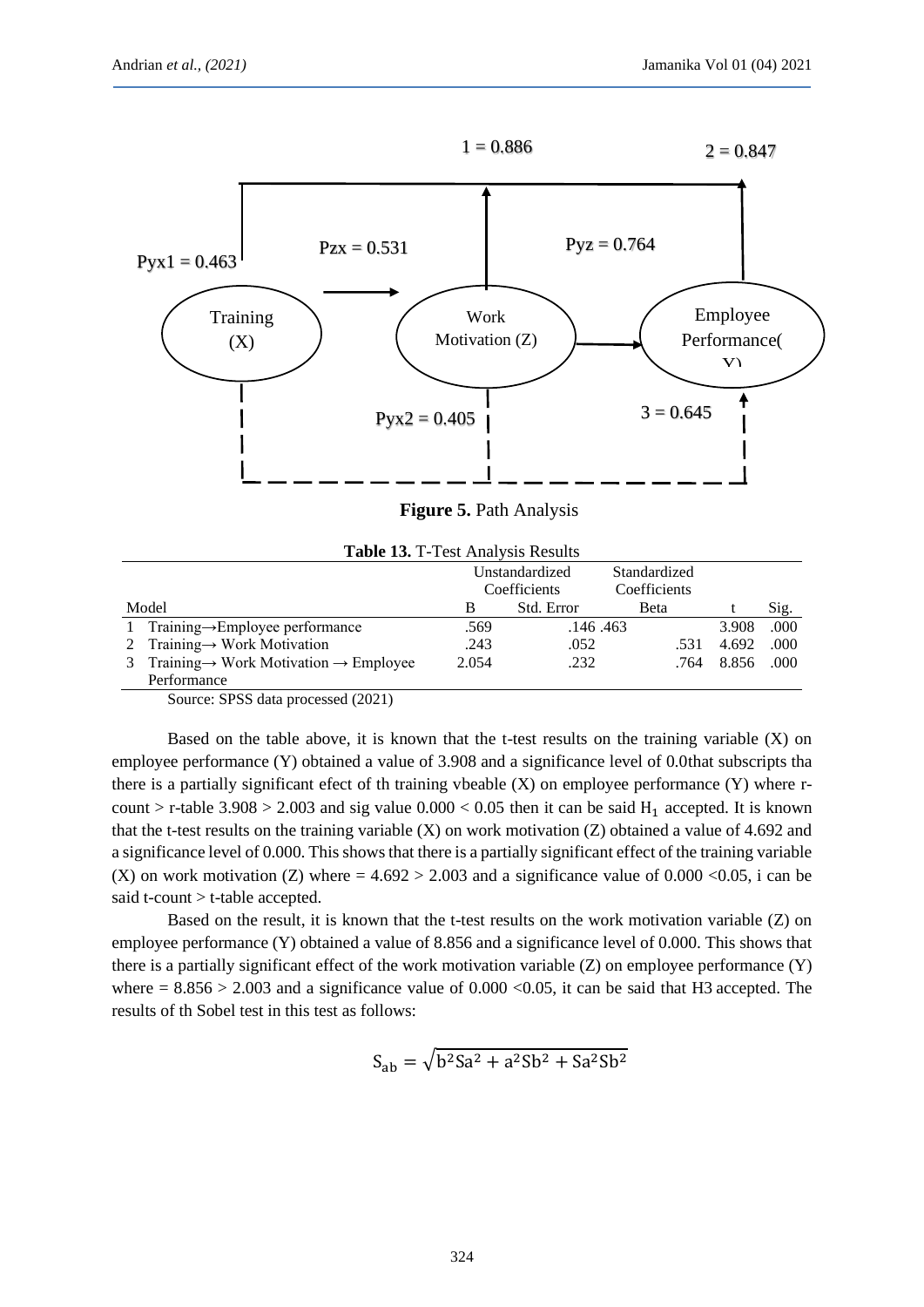| Information: |                                        |  |  |  |
|--------------|----------------------------------------|--|--|--|
| Sa           | $=$ Standard error XM                  |  |  |  |
| Sb           | $=$ Standard error MY                  |  |  |  |
| b            | $=$ MY regressi regression coefficient |  |  |  |
| a            | $=$ XM regression coefficient          |  |  |  |

Then the calculation results are obtained:

$$
S_{ab} = \sqrt{(0,764^2 0,052^2) + (0,531^2 0,232^2) + (0,052^2 0,232^2)}
$$
  
= 0.130000472860678  

$$
Z = \frac{ab}{S_{ab}}
$$
  
= 3.13  $\frac{(0,531)(0,764)}{0,130000472860678}$ 

Based on the results of the Sobel test calculation above, it shows that the z value of 3.13 is higher than the absolute z value of 1.96. This proves that the work motivation variable mediates the effect of training on employee performance in other words, training has a significant positive effect on employee performance through work motivation, so it can be concluded that H4 is accepted.

### **CONCLUSION**

Based on the results of research and discussions that have been carried out, the following conclusions can be drawn the training at PT Pertamina Fuel Terminal Tuban is in the good category, while the work motivation and performance of employees at PT Pertamina Fuel Terminal Tuban is in the high category.the training variable has a positive and significant effect on employee performance. It can be said that the better the training carried out, the higher the performance of employees at PT Pertamina Fuel Terminal Tuban. the training variable has a positive and significant effect on work motivation. It can be said that good training can increase the work motivation of PT Pertamina Fuel Terminal Tuban employees. The variable of work motivation has a positive and significant effect on employee performance. It can be concluded that the higher the work motivation of employees, the performance target of PT Pertamina Fuel Terminal Tuban will increase. Training has an effect on employee performance through work motivation as an intervening variable for employees of PT Pertamina Fuel Terminal Tuban. It can be said that the better the training program that is run and supported by high work motivation can improve employee performance.

#### **REFERENCES**

Hasibuan, MSP (2007). Organization and Motivation - The Basis for Increasing Productivity. Earth Literature.

Kaswan. (2011). Training and Development To Improve HR Performance. Alphabet.

Kuncoro, Mudrajat. (2011). Quantitative Method. College of Management Science : YKPN.

Mangkunegara, AP (2012). Human Resource Management. PT. Rosdakarya Youth.

Novianti, K. R. (2021). Does Organizational Commitment Matter? Linking Transformational Leadership With Organizational Citizenship Behavior (Ocb). *Jurnal Aplikasi Manajemen*, *19*(2),